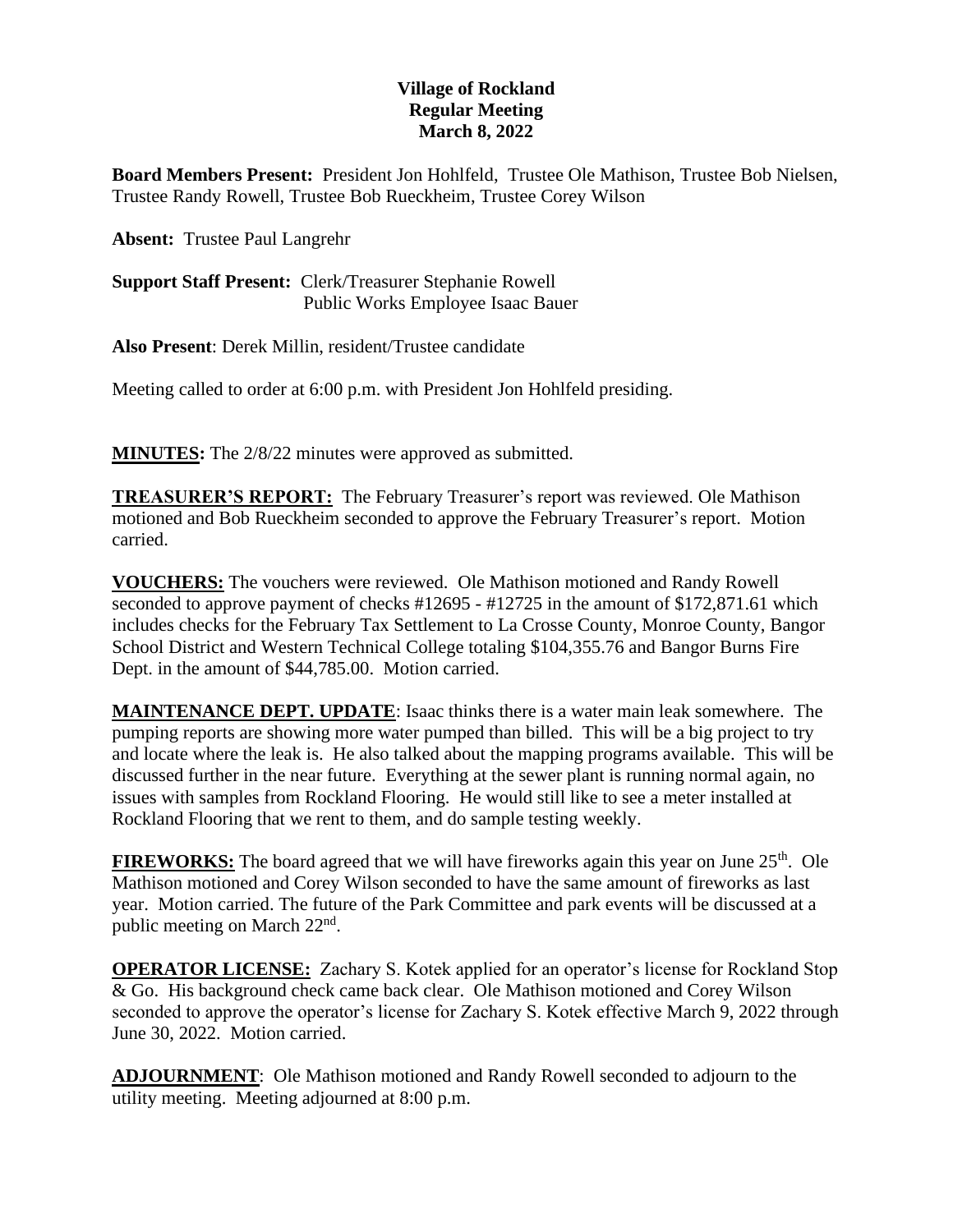Meeting reconvened at 8:15p.m. Trustee Mathison left the meeting at 8:15 p.m.

**TIF REVIEW**: Jeff Schmidt of Small Town Investments was present during the TIF review and to briefly discuss the future of another possible development in Rockland. No action and no decisions were made regarding this. The current TIF is doing well with the completion of the Meadow Park Estates development.

**ADJOURNMENT**: Randy Rowell motioned and Corey Wilson seconded to adjourn the meeting. Meeting adjourned at 8:45 p.m.

Respectfully submitted,

Stephanie Rowell Village Clerk